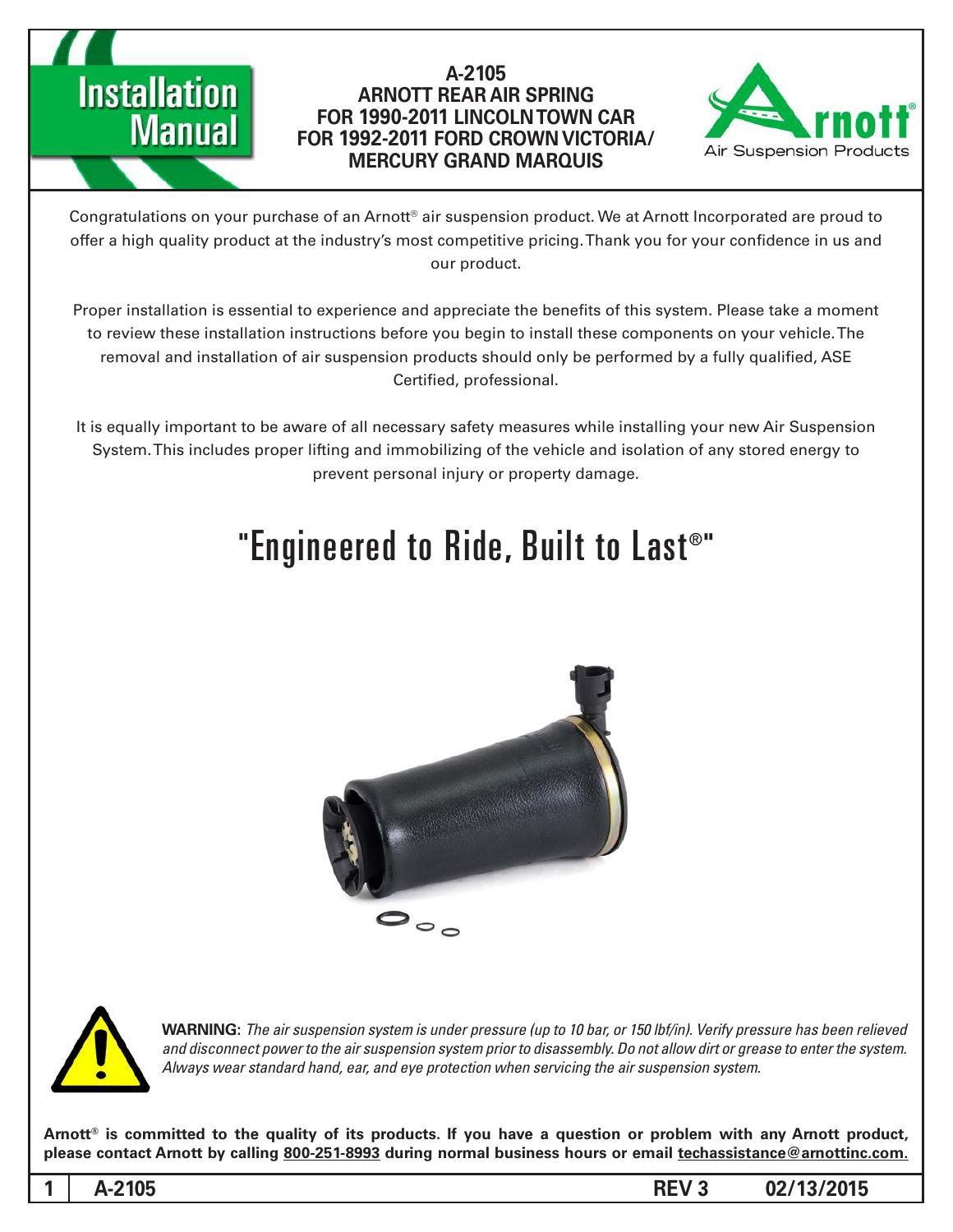# **Installation Manual**

#### A-2105 **ARNOTT REAR AIR SPRING FOR 1990-2011 LINCOLN TOWN CAR /VICTORIA CROWN FORD 1992-2011 FOR MERCURY GRAND MARQUIS**



#### **GENERAL INFORMATION:**

Reading this manual signifies your agreement to the terms of the general release, waiver of liability, and hold harmless agreement, the full text of which is available at www.arnottinc.com.

- Not to be stored below  $5^{\circ}$ F (-15 $^{\circ}$ C) or above 122 $^{\circ}$ F (50 $^{\circ}$ C).
- Avoid damage to air lines and cables.
- Removal and installation is only to be performed by fully qualified personnel.
- Use car manufacturer's diagnostic software.

**CAUTION:** Damage to the vehicle and air suspension system can be incurred if work is carried out in a manner other than specified *in the instructions or in a different sequence.* 



 *to how on manual s'owner your consult components electric with working while circuits short of possibility the avoid To* disconnect your battery.



*Consult your vehicle owner's manual, service manual, or car dealer for the correct jacking points on your vehicle and for* additional care, safety and maintenance instructions. Under no circumstances should any work be completed underneath the vehicle if it is not adequately supported, as serious injuries and death can occur.

#### **AIR SPRING REMOVAL**

- 1. Turn air suspension switch to the **OFF** position. (Switch is located on the right side of the luggage (compartment
- 2. Set the steering to straight ahead.
- 3. Raise vehicle.
- 4. Remove rear wheel.
- 5. Remove air spring solenoid retaining-clip.
- 6. Botate solenoid counterclockwise to the first stop, and then carefully pull out to vent the air pressure from the air spring. After air spring is deflated, turn again and remove solenoid from air spring.
- 7. With pliers, or a suitable hooked tool, remove the clip that secures the top of the air spring to the *chassis. Note: to access the clip, go under the wheel arch, between the body of the vehicle and the chassis.*
- 8. Bemove the piston-to-axle spring seat clip. (Air spring is held in place with a round retainer clip under the piston cap. To unsnap clip, gently pry between the piston and the axle. Clip will unsnap when pressure is applied)